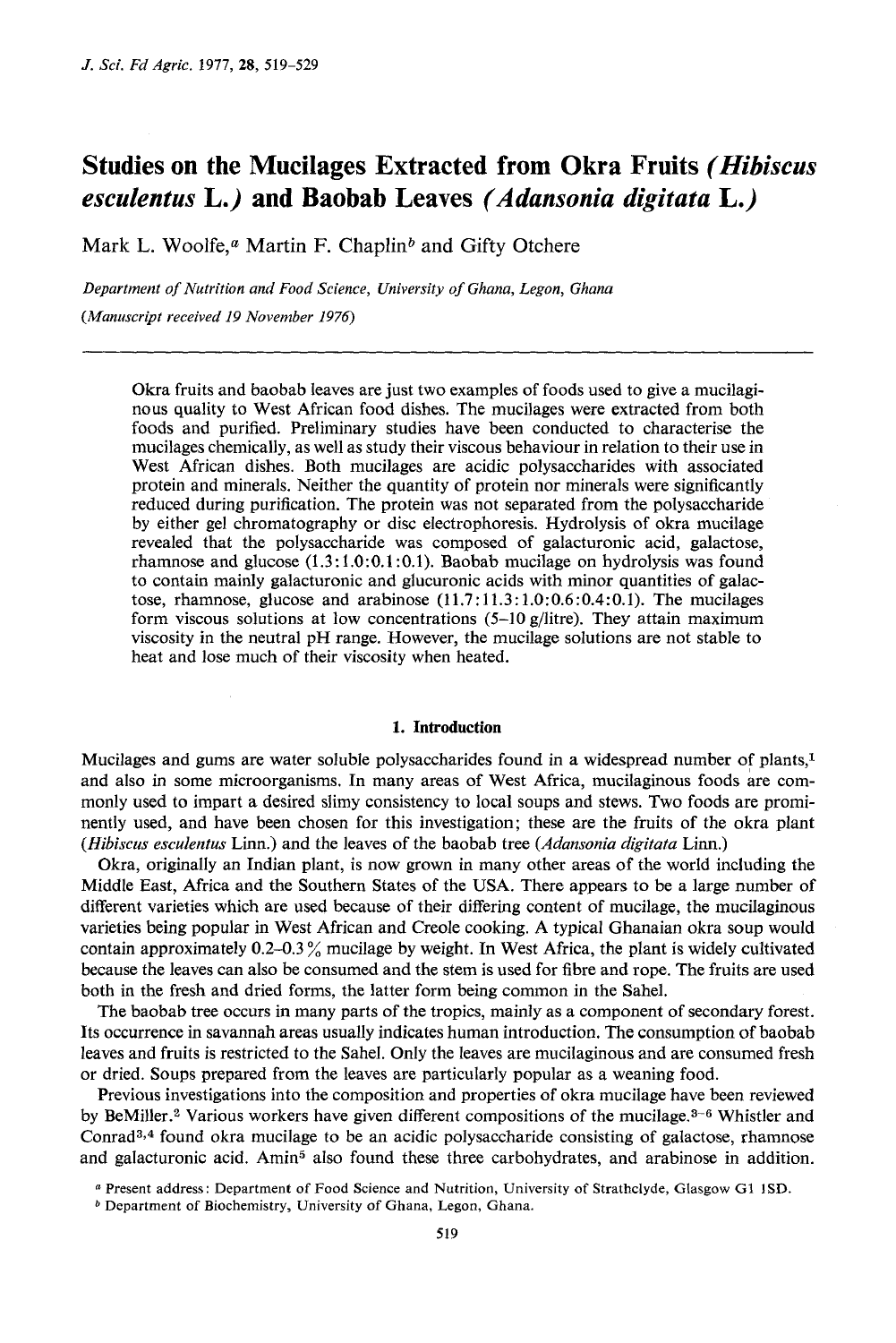Kelkar *et al.*<sup>6</sup> on hydrolysis of the mucilage found glucose and glucosamine and quantitatively determined six amino acids. Okra mucilage has been found to have potential uses as an extender for serum albumin and as an additive to dried egg white.2 There does not appear to have been any investigation into the composition or **uses** of mucilage extracted from baobab leaves.

This study was undertaken primarily to investigate the use of the two mucilages in local foods and their possible wider uses as food additives. Viscosity measurements were made under conditions of varying concentration, pH and temperature. Chemical analysis was also carried out to characterise the mucilages.

#### **2. Experimental**

#### **2.1. Extraction of the mucilages**

Okra fruits were purchased from a local market; a variety of okra used by the Ewe tribe and noted for its sliminess was chosen. The seeds do not contain any mucilage and were removed prior to extraction. The okra was sliced, homogenised with five times its weight of water, centrifuged at 4000 g for 15 min and the clear, viscous solution decanted. The solution was heated at 70 $\degree$ C for 5 min to inactivate enzymes, and recentrifuged. The mucilage was precipitated with three volumes of ethanol and washed with more ethanol followed by acetone. The cream coloured solid was dried under vacuum (less than 1 Torr at  $25^{\circ}$ C for 12 h) and gave a yield of 16 g mucilage/kg okra.

Baobab leaves were obtained from a tree on the University campus. The leaves were blanched for 3 min at 100°C, before following the above extraction procedure; no further heat treatment was given. The yield of crude baobab mucilage was 18 g mucilage/kg leaves.

## **2.2. Purification of the mucilages**

An adaption of the general methods of isolation of gums from food was used.7 The crude mucilages **(1** %) were homogenised (Potter homogeniser) with cold dilute trichloroacetic acid solution **(5** %). The solution was centrifuged (3500 g for 20 min), neutralised with sodium hydroxide by dropwise addition, and then dialysed for 30 h against distilled water. The mucilage was reprecipitated with ethanol (three volumes), and washed successively with ethanol, acetone and diethyl ether.

Final purification for analytical purposes was effected by gel chromatography on a column  $(2.5 \times 65 \text{ cm})$  of Sephadex G-100 run at 10 ml/h at  $4^{\circ}$ C in 0.1 M citric acid. Fractions were analysed for protein spectrophotometrically at 280 nm, and for carbohydrate by using the cysteine assay on a microscale.<sup>9</sup> The high molecular weight peak was bulked for colorimetric sugar analyses.

#### **2.3. Disc electrophoresis**

The mucilages were analysed by disc electrophoresis using a concentrating buffer at pH 6.9, and a running buffer at pH 9.5.9 The gels were stained for protein using Coomassie Brilliant Blue, and for carbohydrate using periodate/Schiff's reagent.

#### **2.4. Proximate analysis of the mucilages**

Moisture and ash were determined by **AOAC** methods.10 Total nitrogen was determined by the semi-micro Kjeldahl method.<sup>10</sup> Potassium, calcium and magnesium content were measured by atomic absorption spectroscopy (Techtron Model **AA** 100) on the digested mucilages. Total phosphorus was determined by the vanado-molybdate colorimetric method.11

#### **2.5. Analysis of the sugars in the mucilages**

#### *2.5.1. Acid hydrolysis*

Three degrees of hydrolysis were used.12 The first which cleaves 6-deoxy hexoses was with 0.5 M-HzS04 for **1** h at 100°C. The second, which cleaves hexose and pentose glycosidic bonds, was the **1** M-HzSO~ for **4** h at 100°C. The third was with 2 M-HzSO~ for **4** h at 100°C to break uronic acid linkages.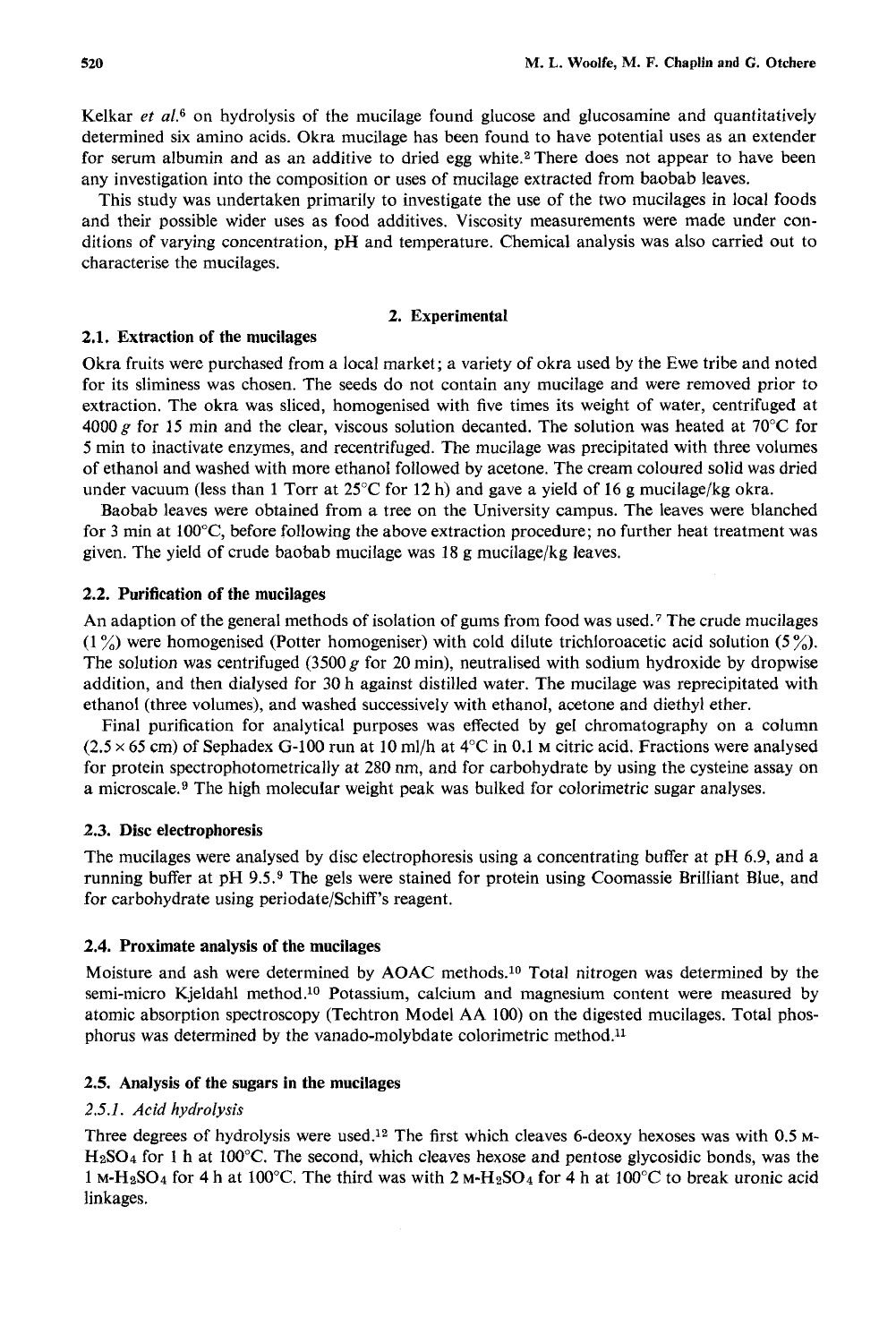Purified mucilage *(50* mg) was weighed into a stoppered tube and *5* ml of the appropriate acid added. Nitrogen gas was bubbled through the suspension, the stopper replaced and the tubes placed in a boiling water bath for the appropriate time. The hydrolysates were cooled, neutralised with barium carbonate, filtered and concentrated under vacuum.

# *2.5.2. Thin-layer chromatography*

The hydrolysates prepared above were analysed qualitatively by t.1.c. Reducing sugars were run on silica gel G plates (0.25 mm) buffered with 0.02 M sodium acetate using the solvent system acetonewater-chloroform-methanol  $(75:5:10:10).<sup>13</sup>$  Standard sugar mixtures were applied beside the hydrolysates and the spots developed using an aniline/diphenylamine or anisaldehyde/sulphuric acid spray.

Uronic acids were analysed qualitatively on 20 cm square cellulose plates *(0.25* mm) in the solvent system **iso-propanol-pyridine-acetic** acid-water (8 : 8 : **1** : **4)** and developed with aniline/diphenylamine.14

Quantitative analysis of the uronic acids in baobab mucilage was also performed by scraping off bands **(1** cni) from an undeveloped plate, eluting with distilled water, and assaying for uronic acids as in section 2.5.3.

# *2.5.3. Colorimetric sugar analysis*

The bulked mucilage solution obtained by gel chromatography was analysed for hexoses and 6-deoxy hexoses by the cysteine-sulphuric acid reaction.15 Total uronic acid was determined by the carbazole reaction.16

# *2.5.4. Quantitative neutral sugar analysis*

Mucilages were acid hydrolysed with 2 M trifluroacetic acid for 6 h at 100<sup>o</sup>C, and analysed for neutral sugars by automatic carbohydrate analysis using borate ion-exchange chromatography/ orcinol-sulphuric acid assay system on a Jeol-6AH carbohydrate analyser.

# *2.5.5. Incubation of mucilage with pectin esterase*

The mucilage solutions were tested for the presence of pectin by titration with sodium hydroxide *(0.05* **M)** after incubation with tomato pectinesterase *(0.2* mg, E.C. **3.** I. 1.1 1, Sigma) at **30°C** for 1 h at pH *7.5.* 

# **2.6. Infrared spectra of the mucilages**

A potassium bromide disc of each of the dried purified mucilages was prepared, and the infrared spectra recorded (Perkin-Elmer **720)** between 4000 and 650 cm-l.

# **2.7. Viscosity measurements on the mucilages**

# *2.7.1. Measurement of viscosity*

Relative viscosities  $(\eta \text{ mucilage}/\eta \text{ water})$  of the mucilage solutions were measured using a Canon-Fenske capillary viscometer (Technico, Size **300),** held in a temperature controlled water bath. Flow times were measured in triplicate and the average taken.

# *2.7.2. The efect of concentration on viscosity*

**A** 1 % solution of each mucilage was prepared using a Potter homogeniser (higher concentrations being difficult to disperse), and the exact concentration determined by removing an aliquot and drying in a vacuum oven. The stock solution was then diluted and the relative viscosities measured. The **pH** was checked to make certain it was constant in all the solutions.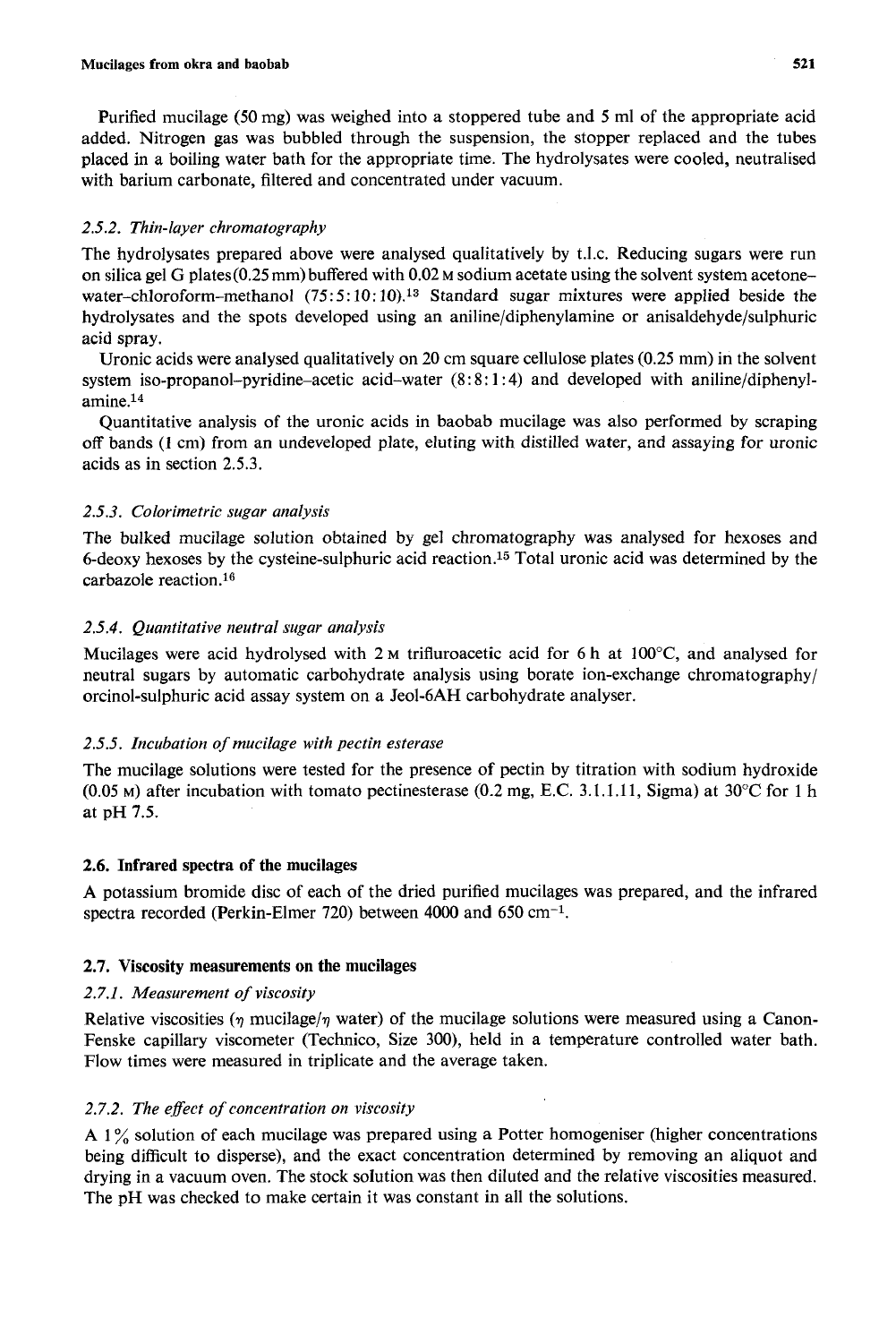## *2.7.3. The effect ofpH on viscosity*

**A** stock solution of each mucilage was prepared and divided in half. The pH was varied by the separate addition of very small volumes of either concentrated sodium hydroxide or hydrochloric acid to each half of the stock solution. The use of concentrated reagents minimised any dilution effects. The relative viscosity with respect to change of pH was determined.

Changes in relative viscosity in the presence of added calcium ions were also measured. Solutions of each mucilage were prepared to give similar initial viscosities. 50  $\mu$ l aliquots of 1  $\mu$  calcium chloride, were added, stepwise to 50 ml of each mucilage solution. After each addition, the relative viscosity was measured.

## *2.7.4. The effect of heating on viscosity*

The two mucilage solutions were heated in steps of  $10^{\circ}$ C up from room temperature to  $90^{\circ}$ C, and then cooled back to room temperature again in steps of **10°C** and the relative viscosity measured at each 10°C step.

The effect of boiling the solution for differing lengths of time was also measured, using fresh stock solution for each boiling time.

#### **3.** Results and discussion

#### **3.1.** Introduction

 $\cdot$ 

The physical properties of the two foods have been examined by study of their extracted mucilages. Results of chemical analysis have been used to explain this behaviour. It is recognised, however, that although the mucilage is probably the most important contributor to these physical properties, it might not be the only one. Interactions between mucilage and other components of the plant material might be taking place, and after extraction are unable to do so.

A change was noticed on precipitation of the mucilage. Whereas the homogenates of okra and baobab were clear after centrifugation, solutions of either crude or purified mucilages were always cloudy and opaque at neutral or acid pHs. Precipitation of the mucilage causes the coprecipitation of some other material, that gives a visible colloidal suspension on rehomogenisation.

#### **3.2.** Chemical analysis

The results of the chemical analysis of the mucilages must not be considered as absolute. Extracts will vary from one to another, but the results are useful in giving a hint of relative proportions of the different components.

The contents of moisture, protein and minerals are given in Table 1, for the crude and purified mucilages. The most interesting feature of the results is the high protein and mineral content. This was expected for the crude mucilage considering the method of extraction. The change of protein content during purification is small, despite precipitation with t.c.a. This could indicate a fairly

|                           | Okra  |          | Baobab |          |
|---------------------------|-------|----------|--------|----------|
|                           | Crude | Purified | Crude  | Purified |
| Moisture content          | 9.35  | 9.37     | 8.00   | 7.80     |
| Protein $(N \times 6.25)$ | 9.42  | 7.31     | 6.58   | 6.32     |
| Ash                       | 5.95  | 4.81     | 9.88   | 8.80     |
| Magnesium                 | 0.51  | 0.41     | 0.33   | 1.13     |
| Calcium                   | 2.02  | 2.83     | 5.13   | 4.82     |
| Potassium                 | 0.68  | 0.11     | 1.11   | 0.09     |
| Phosphorus                | 0.18  | 0.14     | 0.21   | 0.07     |

**Table 1.** Protein, ash and mineral content of crude and purified okra and baobab mucilages (percentage of wet wt)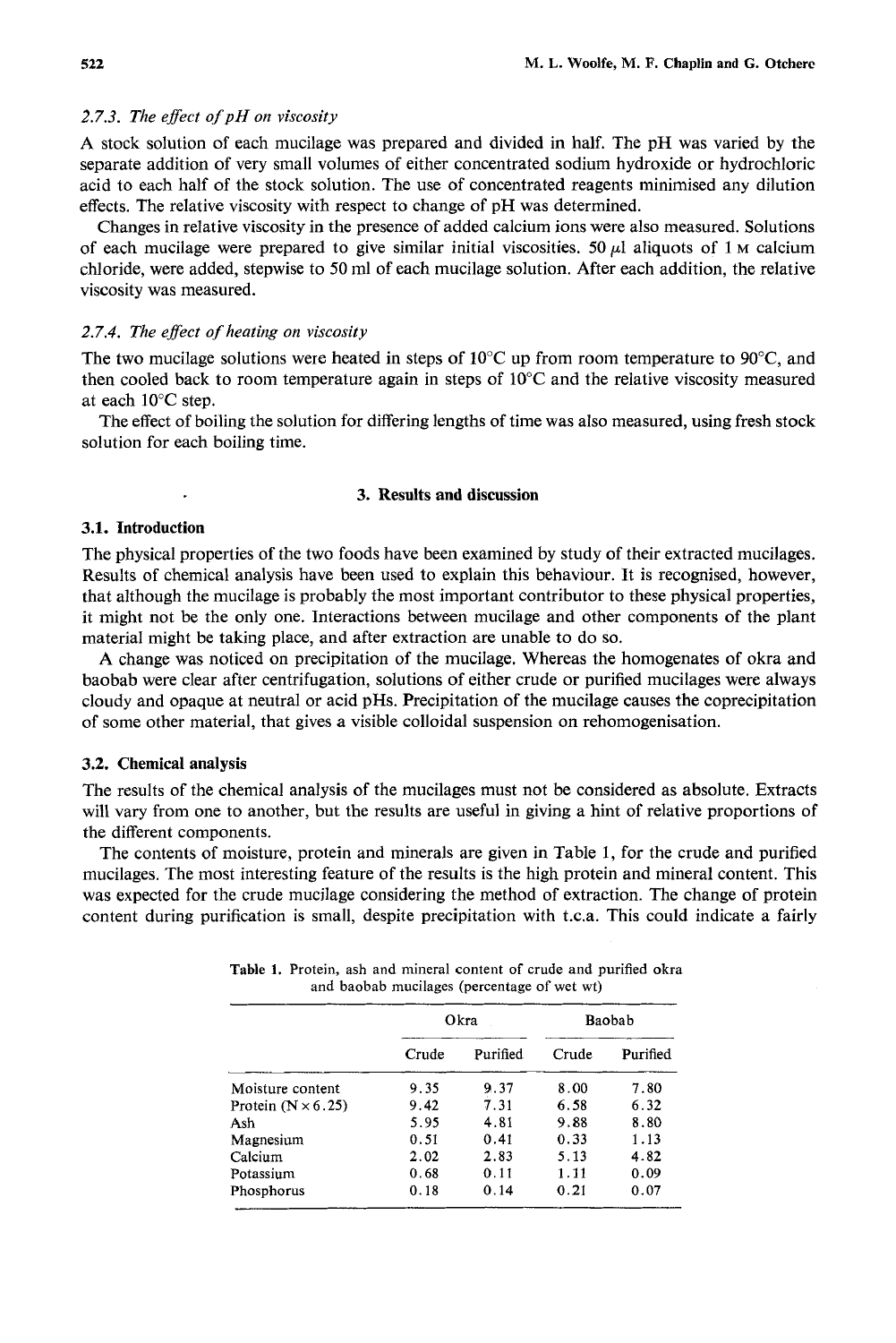strong interaction of protein with the polysaccharide. The mineral content also is not decreased by dialysis in the purification process. The ash content can be accounted for by calcium, magnesium, potassium (calculated as oxides) and phosphate ions. Purification alters the distribution of the ions, the divalent ion concentration increasing. The retention of these ions could indicate binding by the acid groups of the polysaccharide.



on Sephadex **G-100** for \_\_ protein (absorbance at mucilage on Sephadex **G-100** for \_\_ protein



**Figure 1.** Elution profile of purified okra mucilage **Figure 2.** Elution profile of purified baobab **280** nm), and  $---$  carbohydrate (absorbance at (absorbance at **280** nm), and  $---$  carbohydrate (absorbance at 410 nm after cysteine assay). **410** nm after cysteine assay). (absorbance at **410** nm after cysteine assay).

Gel chromatography of the purified mucilages was used as an analytical guide to protein and carbohydrate molecular weight distribution. The results are shown in Figure 1 and *2.* The curves indicate that okra mucilage has a relatively narrow range of molecular weight distribution for both protein and carbohydrate. Most of the protein and carbohydrate is eluted in the excluded fraction which means that they have a molecular weight greater than 100 000. There is a minor peak (mol. wt. about 50 000) on the tail of the main peak. Baobab mucilage is slightly less homogeneous, but has a major high molecular peak (greater than **100** 000). The second peak is more prominent (mol. wt. about 40 000) and there is also a minor peak (mol. wt. about  $20\,000$ ).<sup>17</sup> The protein and carbohydrate curves follow one another closely. This could be coincidental, or could indicate strong interaction between the protein and carbohydrate.

After bulking the high molecular weight peaks, total protein was measured by absorption at **280** nm, using bovine serum albumin as a standard. These values (Table *2)* if compared to the total nitrogen in Table 1, show reasonable agreement for the okra mucilage but the baobab gives a much higher value. Examination of the absorption spectra (Figure 3) reveals that baobab has a large shoulder in the 280 nm region. This absorption is removed by raising the pH to **10.2,** indicating a u.v. active contaminant. The protein content estimation at this **pH** is in better agreement with the Kjeldahl determination (Table 1). Both mucilages were also treated with  $1\%$  hydrogen peroxide for 4 h at 30<sup>o</sup>C, a usual method of detecting polyphenols present in mucilage. However, no change was noted in the absorption spectra.

|                                   | photometric analysis |        |  |  |  |  |  |
|-----------------------------------|----------------------|--------|--|--|--|--|--|
| Protein $(\frac{6}{6}$ of wet wt) | Okra                 | Baobab |  |  |  |  |  |
| At 280 nm                         | 9.2                  | 30.2   |  |  |  |  |  |
| At 294 nm, pH 10.2                |                      | 7.0    |  |  |  |  |  |
|                                   |                      |        |  |  |  |  |  |

**Table 2.** Protein content of purified mucilages by spectro-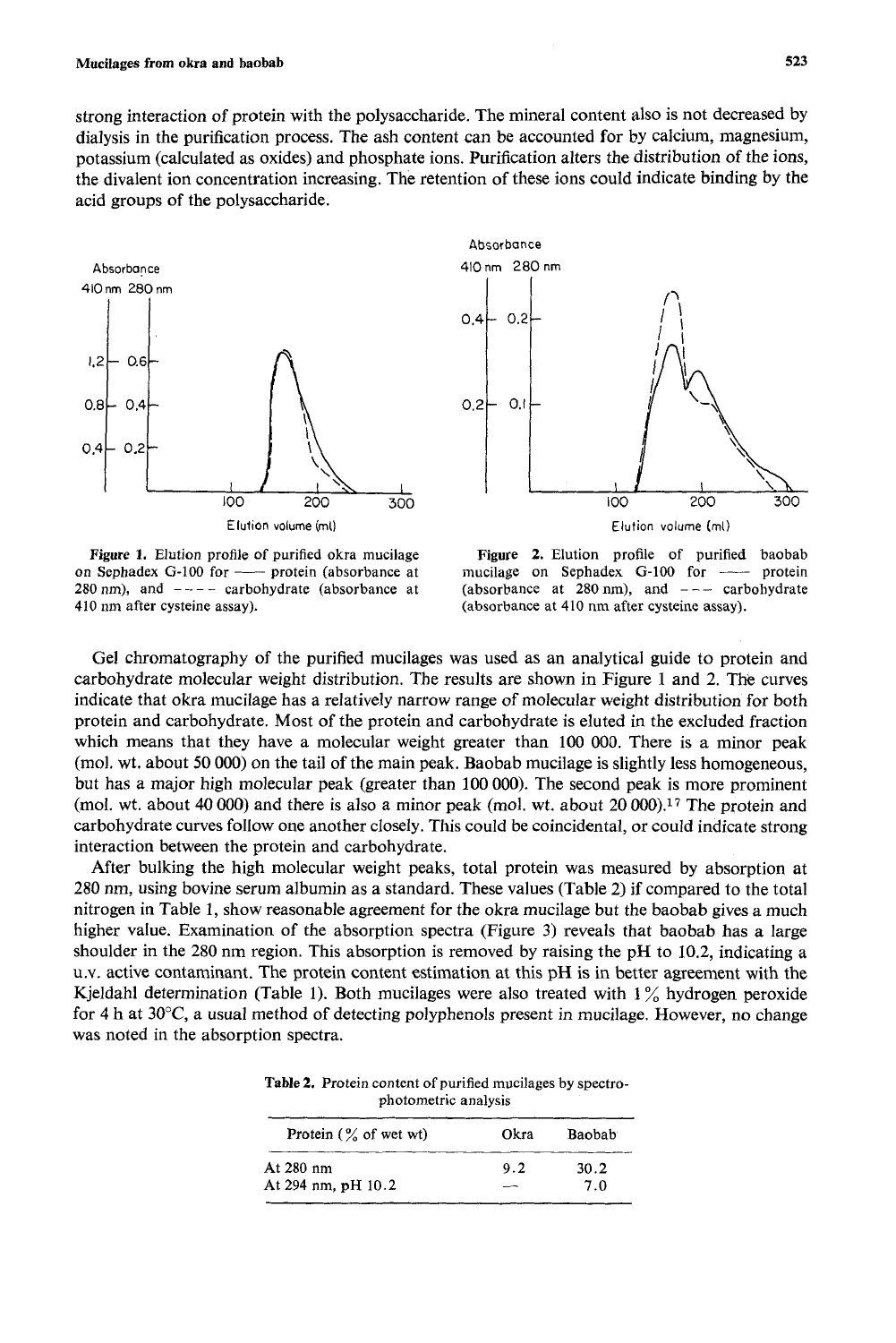

**baobab mucilages. 0.83 g/litre okra mucilage** - - **pH 4.9; 0.30 g/litre baobab mucilage --- pH 5.4;** ... **pH 10.2**.

### **3.3. Electrophoresis of the two mucilages**

Both mucilages gave two fast moving bands (okra-major 61 mm, minor *57* mm; baobab-major 59 mm, minor 56 mm) indicating a highly negatively charged species. Both bands absorbed the protein and carbohydrate stains. This could again indicate a fairly strong protein-carbohydrate interaction in the mucilage.

#### **3.4. Carbohydrate analysis**

#### *3.4.1. Qualitative carbohydrate analysis*

The three degrees of hydrolysis of the two mucilages gave the same neutral sugarsfor each hydrolysis. The neutral sugars identified were rhamnose, galactose and glucose in okra mucilage, and rhamnose and galactose in baobab mucilage. The uronic acids present in the hydrolysis with  $2 M·H<sub>2</sub>SO<sub>4</sub>$ were also identified. Okra mucilage contained only galacturonic acid, whereas baobab mucilage was a mixture of galacturonic and glucuronic acids.

## *3.4.2. Quantitative carbohydrate analysis*

The bulked mucilage solutions were analysed colorimetrically for both neutral sugars and uronic acids. Since the carbazole method did not distinguish between galacturonic and glucuronic acids, the two uronic acids were measured after separation by t.1.c.

Neutral sugars were analysed quantitatively by an automatic carbohydrate analyser, and these results along with those of the colorimetric analyses are summarised in Table **3.** Although an

| g sugar/100 g<br>mucilage | Okra         |               |           | Baobab       |               |           |
|---------------------------|--------------|---------------|-----------|--------------|---------------|-----------|
|                           | Colorimetric | Mole<br>ratio | Automatic | Colorimetric | Mole<br>ratio | Automatic |
| Neutral sugars            |              |               |           |              |               |           |
| Rhamnose                  |              | 0.12          | 3.6       |              | 0.60          | 1.8       |
| Galactose                 |              | 1.00          | 33.0      |              | 1.00          | 3.2       |
| Glucose                   |              | 0.10          | 3.3       |              | 0.44          | 1.4       |
| Arabinose                 |              | 0.0           | 0.0       |              | 0.15          | 0.4       |
| Total                     | 40.0         |               | 39.9      | 9.3          |               | 6.8       |
| Uronic acids              |              |               |           |              |               |           |
| Galacturonic acid         | 45.8         | 1.30          |           | 40.2         | 11.7          |           |
| Glucuronic acid           | 0.0          | 0.0           |           | 39.1         | 11.3          |           |
| Total                     | 45.8         |               |           | 79.3         |               |           |

**Table 3. Quantitative carbohydrate analyses of the purified mucilages**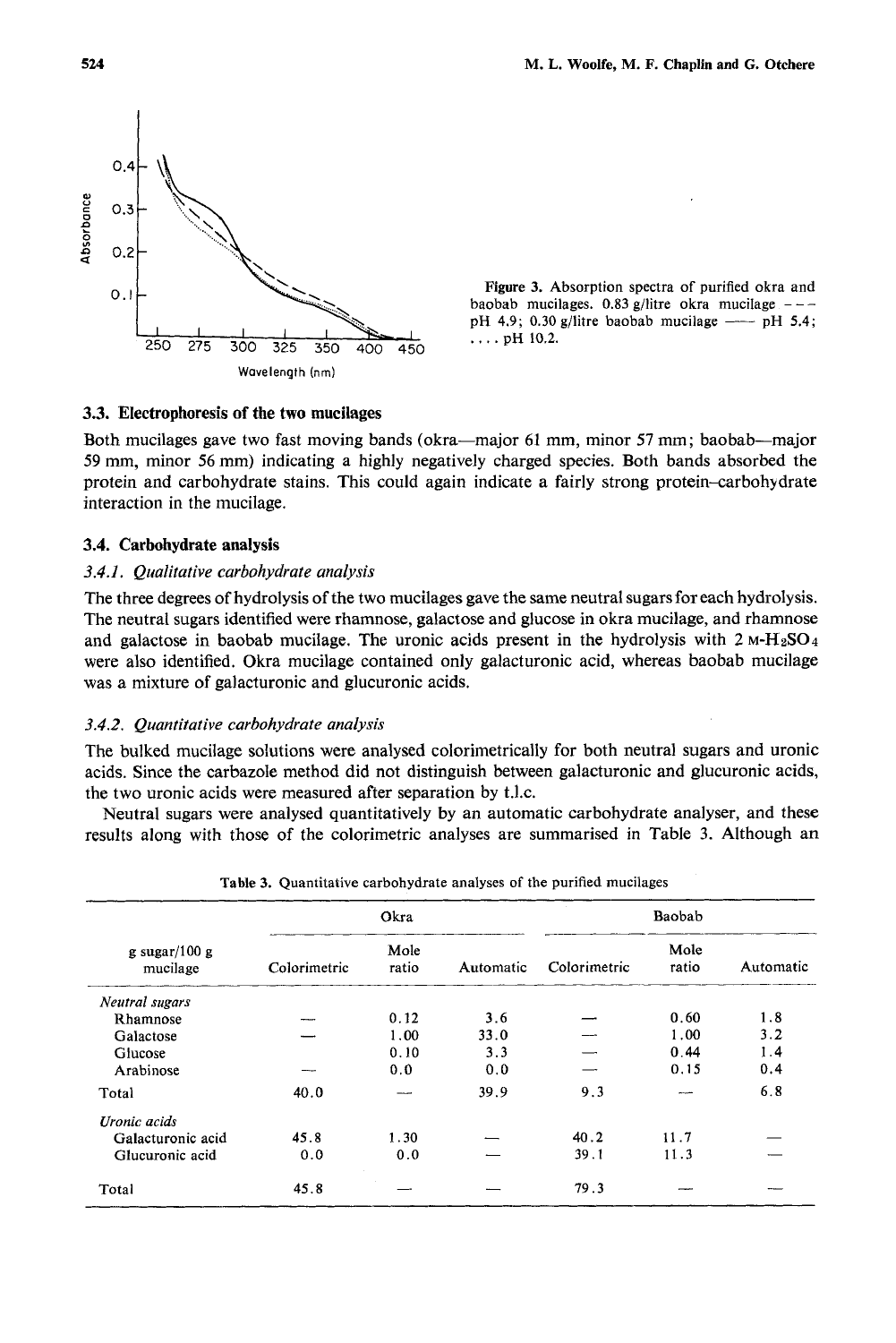attempt was made to use the colorimetric analysis to distinguish between rhamnose and galactose, the high uronic acid content interfered with this method and prevented quantitative results.

The carbohydrate content of the okra mucilage agrees with previous workers findings<sup>3,5</sup> of galactose, galacturonic acid and rhamnose. No arabinose was detected and quantitatively the results differed from those of  $Amin<sub>1</sub>$ <sup>5</sup> who found the sugars present in the ratio galactose, arabinose, rhamnose and galacturonic acid (80: **3** : 10: 6). It is very possible that glucose is present as a contaminant rather than a component of the mucilage.

Baobab mucilage appears to have an interesting composition. It has a very high proportion of uronic acids and a very small quantity of neutral sugars. The uronic acids are composed of equal quantities of galacturonic and glucuronic acids. This could therefore be a mixture of two polysaccharides each separately containing galacturonic and glucuronic acids, or it could be a polysaccharide composed of a mixture of the two acids.

Both mucilages, whilst having different compositions, could be classed in the galacturonorhamnan group of polysaccharides.18 This group are acidic polysaccharides, and include the Sterculia and Khaya gums. Some Sterculia gums have also been found to contain mixtures of galacturonic and glucuronic acids.

#### *3.4.3. Incubation of mucilages with pectin esterase*

The mucilage solutions gave no increase in acidity after incubation with pectin esterase. This indicates the absence of pectin in the mucilages and also pectin-like units.

## **3.5. Infrared analysis**

The amount of information that can be obtained from the i.r. spectrum of polysaccharides is rather limited. The spectra (Figure **4)** are reported principally as a fingerprint for any future identification, since the absorption bands for such complex compounds are usually broad and diffuse.7 Apart from the usual bands for hydroxyl(915-955 cm **-I)** and ester carbonyl(l730 cm **-l)** groups, protein (carbonyl stretch 1660–1680 cm<sup>-1</sup>), amide deformation  $(1625-1650 \text{ cm}^{-1})$  and phosphate  $(1260-$ 1280 cm **-1)** can be distinguished.

Wave number (cm<sup>-1</sup>)



Figure **4.** Infrared spectra of purified okra and baobab mucilages.

#### **3.5. Viscosity behaviour of the mucilages**

## *3.5.1. Introduction*

Changes in viscosity reflect gross changes in conformation and interaction of the mucilages. Since it has been shown that they are complex mixtures of polysaccharide, protein and mineral matter, changes observed in the behaviour of the mucilage solutions might be a result of different opposing or combining effects.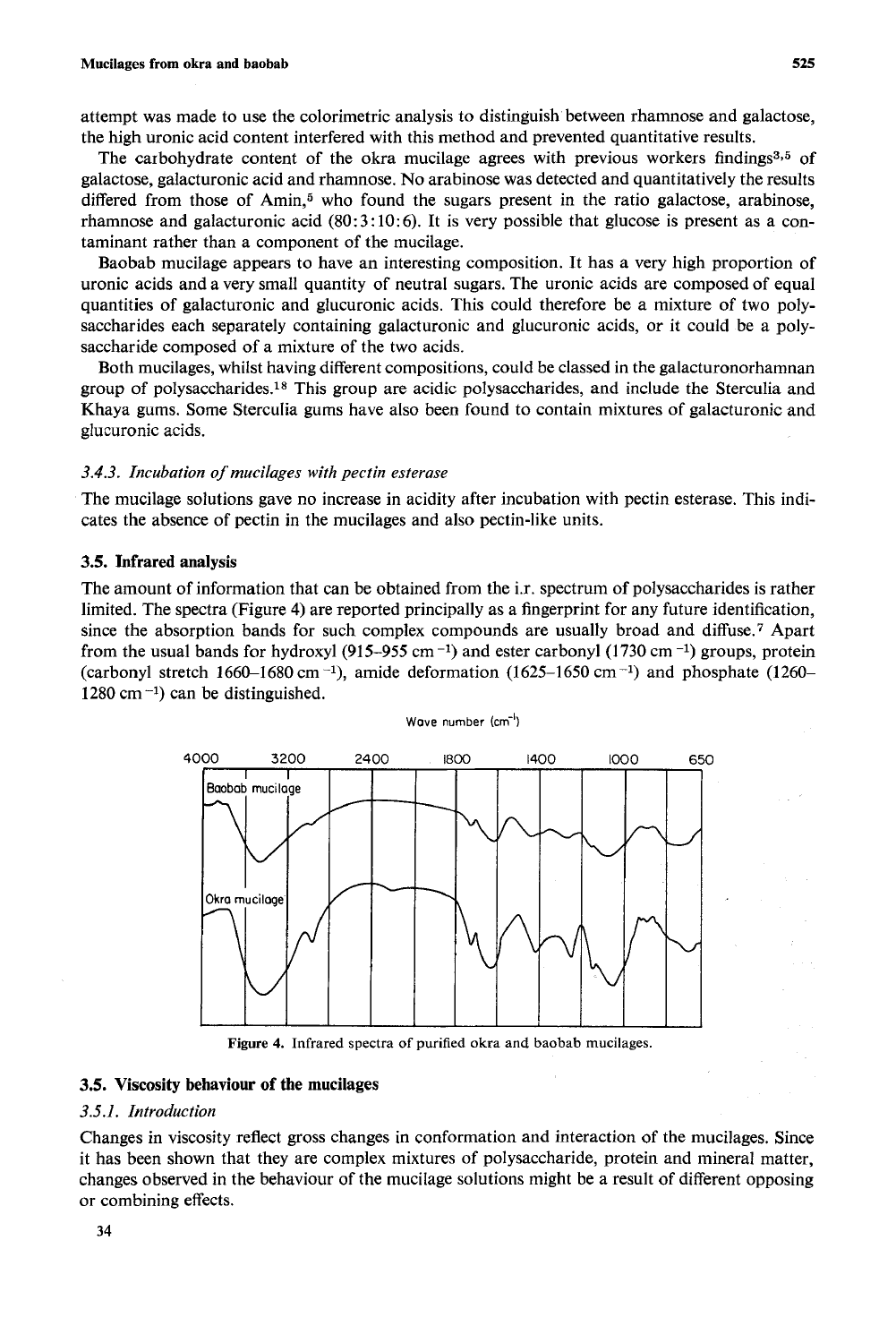## *3.5.2. Effect of concentration on viscosity*

Both mucilages show rapid increases in viscosity with concentration (Figure *5).* Baobab mucilage appears to be twice as viscous at the same concentration as okra mucilage. The curves resemble those for many plant gums, and would suggest gelation at higher concentrations. Dispersion of the mucilages is quite difficult at concentrations exceeding **10** g/litre and severe homogenisation is required.



Figure **5.** Effect of concentration on the relative viscosities of purified okra (pH 6.0) *0,* and purified baobab (pH 6.2) *0* mucilage solutions at **25°C.** 

## *3.5.2. The effect of pH on viscosity*

The viscosity of both mucilages is at a maximum in the neutral pH range (Figure 6). Okra mucilage has a slightly broader maximum (pH 6-9) than baobab. This behaviour is similar to other acidic polysaccharides, such as gum arabic.19 The curves are interesting because they explain certain practices that are used when cooking okra. Those individuals who prefer to reduce the sliminess **of**  okra will often add lemon or lime juice to stews. Where the cooked vegetable is consumed, lemon juice or vinegar is sprinkled over it. Certain people, mainly from the Ewe tribe in West Africa, increase the sliminess of stews prepared from okra by adding a local stone to the stew. This stone is composed mainly of sodium carbonate and bicarbonate, and hence increases the pH of the stew towards neutrality.

Addition of calcium ions results in a decrease in viscosity of both mucilages (Figure 7). This behaviour is again similar to gum arabic,<sup>19</sup> and is a result of the interaction of the divalent ion with the acid groups of the polysaccharide causing a change in molecular shape and hence viscosity.

#### *3.5.4. The effect of heat on viscosity*

Heating .both mucilage solutions to **90°C** causes similar decrease in viscosity (Figure **8)** of each. On cooling the solution back to room temperature, there is an irreversible loss of viscosity of both mucilages.

Boiling the mucilages also causes a marked decrease in viscosity (Figure 9). This decrease occurs mainly in the first few minutes of boiling. After this initial decrease, the viscosity, of baobab mucilage in particular, stabilises.

It was poticed when conducting the heating experiments that a precipitate was formed which did not redissolve on cooling. This was most probably denatured protein. It therefore appears likely that a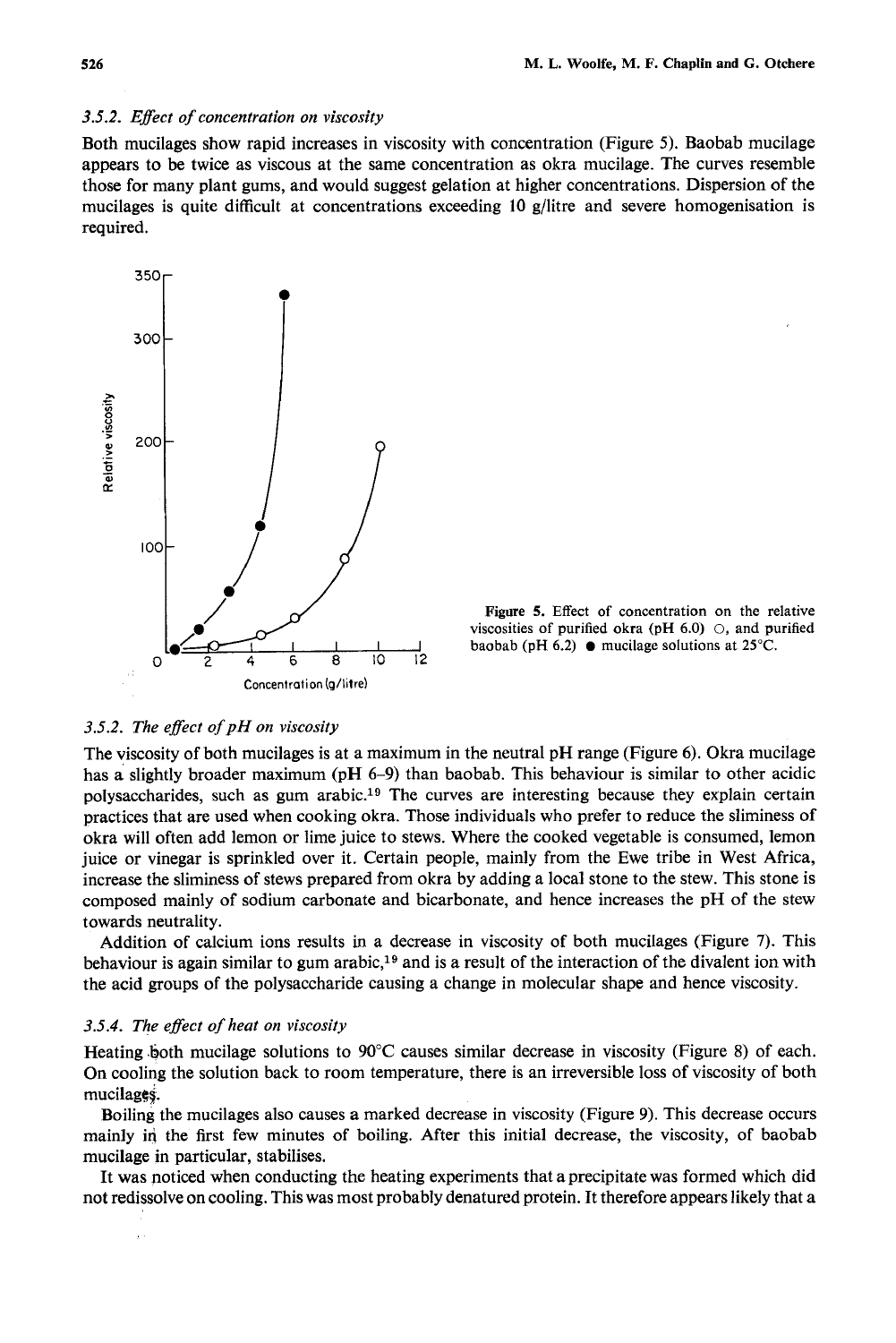



Figure 6. Effect of pH **on** the relative viscosities of purified okra **(5** g/litre) *0,* and purified baobab **(2** g/litre) mucilage solutions at **25°C.** 

Figure **7.** Effect of addition of calcium ions to the relative viscosities of purified okra **(5** g/litre, pH **6.0)**  *0,* and purified baobab **(2** g/litre, pH **6.2)** *0* mucilage solutions at **25°C.** 



60 50  $40$ Relative viscosity 30 20  $\overline{10}$ I I I I I *0* 10 *20 30* 40 *50*  **Time of boiling (min)** 

Figure **8.** Effect of heating (solid line) and cooling (broken line) on the relative viscosities of okra **(8** g/litre) *0,* and baobab **(4** g/litre) *0* mucilage solutions.

Figure *9.* Effect of boiling on the relative viscosities of crude okra (7 g/litre) *0,* and baobab (3 g/litre) *0* mucilage solutions at **25°C.**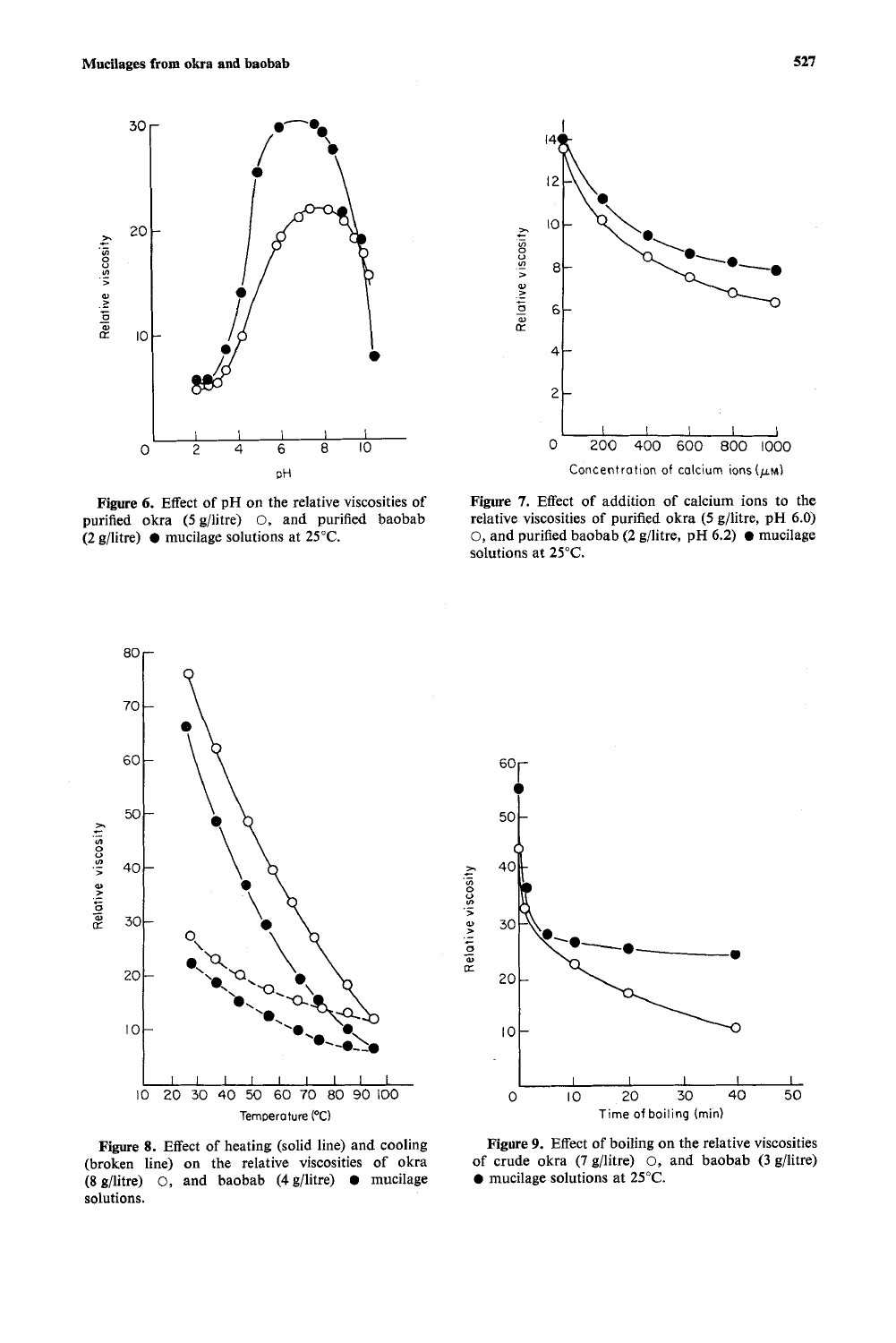significant component of the viscosity is provided by a protein-carbohydrate interaction. This would also explain the boiling curves, where the initial loss of protein occurs in the first few minutes of boiling. Depolymerisation of the polysaccharides would also be occurring above **90°C** and would account for loss of viscosity. The results have implications when considering the behaviour of actual okra fruit and baobab leaves. When these are incorporated into foods other protein carbohydrate interactions might be taking place, which enhance their viscous behaviour.

#### **4. General conclusions**

Mucilaginous or slimy ingredients are commonly incorporated into soups or stews in West Africa, but are not encountered in many other diets of the world. The characterisation and properties, as well as nutritional effects of these foods is an area which has received little attention.

The mucilages extracted from okra fruits and baobab leaves are both complex macromolecules composed of polysaccharide, protein and minerals. Plant gums normally have protein and minerals associated with the polysaccharide, but these particular mucilages have non carbohydrate components in unusually high concentrations.

The sugar composition for okra mucilage resembles that of many pectic substances. Baobab mucilage, on the other hand, is very unusual in consisting mainly of an equal mixture of galacturonic and glucuronic acids. It remains to be seen whether this is a mixed polymer and not separate compounds.

Considering the differences in carbohydrate composition of the two mucilages, it is surprising that they behave so similarly in terms of viscosity. The results confirm their role as effective thickening agents, and baobab mucilage in particular appears to have most potential for this function. However, their viscosity does decrease markedly with high temperature and with boiling although this does not obviously prevent their use in cooked food. The variation of viscosity with pH is interesting and explains some of the culinary practices associated with okra. It should be pointed out that the capillary viscometer is limited in its ability to examine the rheological properties of the mucilages. Okra mucilage solution, for example, behaves like egg white at higher concentrations forming threads and stabilising foams, hence its use as a dried egg white substitute and extender has already been exploited.<sup>2</sup> Therefore studies using other rheological instruments and further chemical analyses are in progress in an attempt to try and evaluate the potential of these two mucilages.

#### **Acknowledgements**

The authors would like to thank Dr J. **E.** Fox of the Macromolecular Analysis Unit, Department of Chemistry, University of Birmingham, for the automated carbohydrate analyses. Also Dr J. McKay of the Procter Department of Food and Leather Science, University of Leeds, is thanked for his suggestions and interest in this work.

#### **References**

- 1. Hirst, E. L.; Jones, J. K. N. In *Encyclopedia of Plant Physiology* 1958, p. 500 (Ruhland, W. ed.) Berlin, Springer-Verlag.
- BeMiller, J. N. In *Industrial Gums* **1973, 2nd** edn, p. **360** (Whistler, R. L.; BeMiller, J. N. eds.) London, **2.**  Academic Press.
- Whistler, R. L.; Conrad, H. E. J. *Am. Chem. SOC.* **1954, 76, 1673. 3.**
- Whistler, **R.** L.; Conrad, H. E. J. *Am. Chem.* **Soc. 1954, 76, 3544. 4.**
- Amin. **El.** *S.* J. *Am. Chem. Soc.* **1956, 78, 828. 5.**
- Kelkar **G.** M.; Ingle, T. R.; Bhide, B. V. *J. Indian Chem. Soc.* **1962, 39, 557. 6.**
- Glicksman, **M.** In *Gum Technology in the Food Indmry* **1969,** Ch. **14, p. 509,** London, Academic Press. **7.**
- Kennedy, J. F.; Butt, W. R. *Biochem. J.* **1969,115, 225. 8.**
- Brewer, **J.** M.; Pesce, A. J.; Ashworth, R. B. In *Experimental Techniques in Biochemistry* **1974,** p. **114,** New **9.**  Jersey, Prentice-Hall.
- Association of Official Agricultural Chemists. *Oficiui Merhods of Analysis* **1965,** 10th **edn,** Washington. Tha 10. Association.